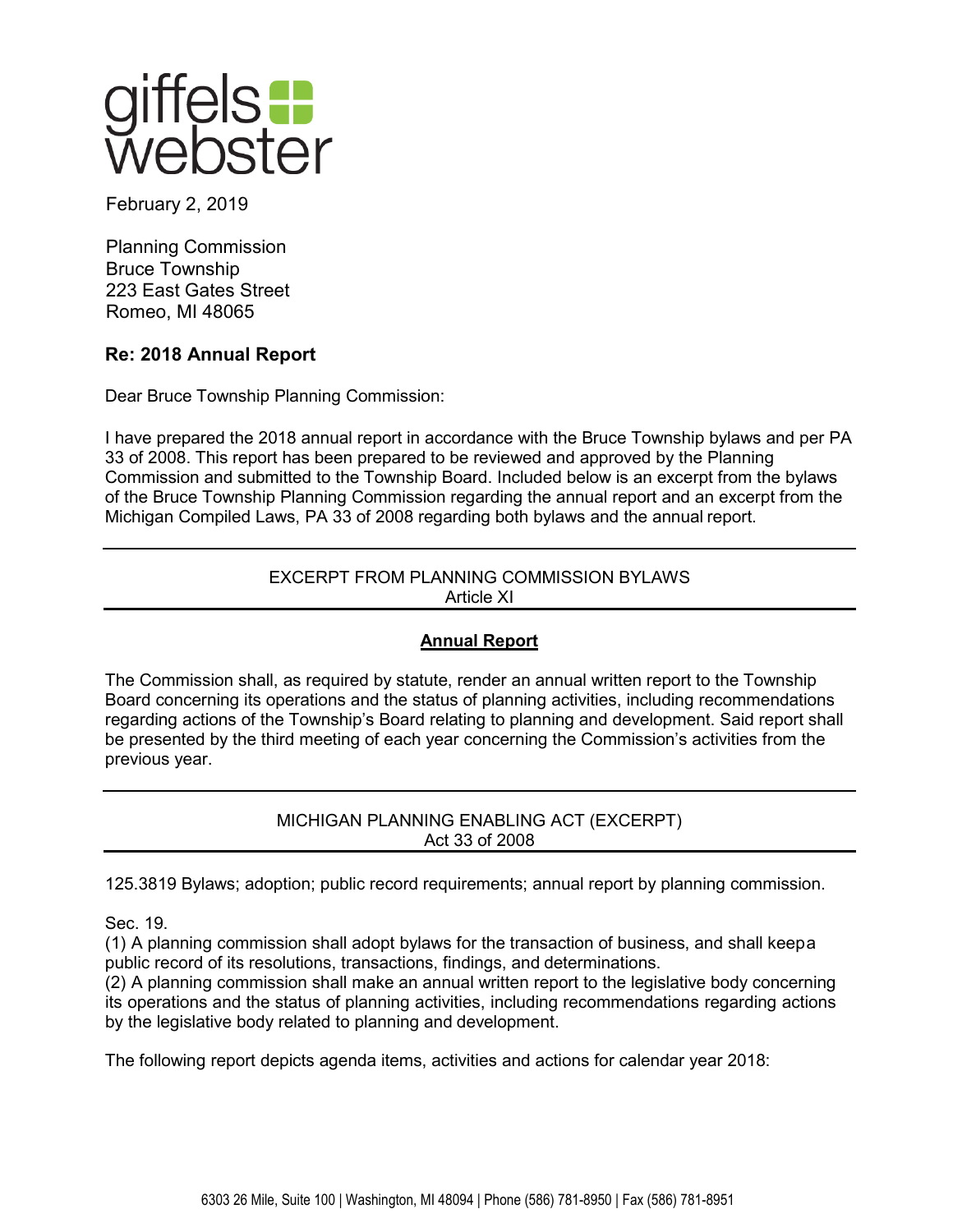# Annual Report Bruce Township Planning Commission 2018

January 10, 2018 (Meeting Cancelled)

February 14, 2018

- New planner Joe Tangari of Giffels Webster was introduced.
- The commission heard comments from resident Dick Rosenberg regarding accessory buildings in the RA-1 district.
- A public hearing for the updated zoning map was set for March 14, 2018.
- Planner Tangari and the commission discussed the upcoming zoning ordinance amendments related to the Zoning Ordinance Health Check completed in2017.

#### March 14, 2018

- Public Hearing was held on updated zoning map; hearing was held open through April pending revisions.
- Planner Tangari set forth a timeline for the zoning ordinance amendment project. Drafts were presented and discussion held regarding Medical Marihuana, Religious Land Use and Institutionalized Persons Act (RLUIPA) and Wireless Communication Towers.

## April 11, 2018

- A public hearing was held on a request for rezoning of 156 W Gates, submitted by Damiano DiMercurio & Tom Siracoff. Request is to rezone from R-1-B to RM-1.
	- $\circ$  The commission heard comments in opposition to the proposed rezoning; reasons cited included concerns about water, the historic home on the site, and other development impacts.
	- $\circ$  Commission postponed action pending receipt of the required trafficimpact statement and other revisions
- Public Hearing on special land use request for Ford Proving Grounds, submitted by Jeff Bledsoe
	- $\circ$  Requesting a communications relay tower near the geographic center of the Proving Grounds; would enable radio communication with test drivers on remote sections of test track.
	- $\circ$  One neighbor spoke in opposition
	- $\circ$  Discussion confirmed that location of radio equipment on existing cellular towers would not accomplish the applicant's goal of facilitating radio communicationwith drivers.
	- $\circ$  Commission recommended approval of the special land use request to the Board

### May 9, 2018

• Ordinance amendment project: Planner Tangari discussed revisions to wireless towers, marijuana and RLUIPA ordinances as discussed in March. Discussion continued regarding tower inspections, sign regulations and uses by district including but not limited to public parks, open space development, special land uses and agribusiness. Discussed potential use standards for collection boxes including but not limited to numbers, location and permit requirements. Adjustments to the timeline were discussed.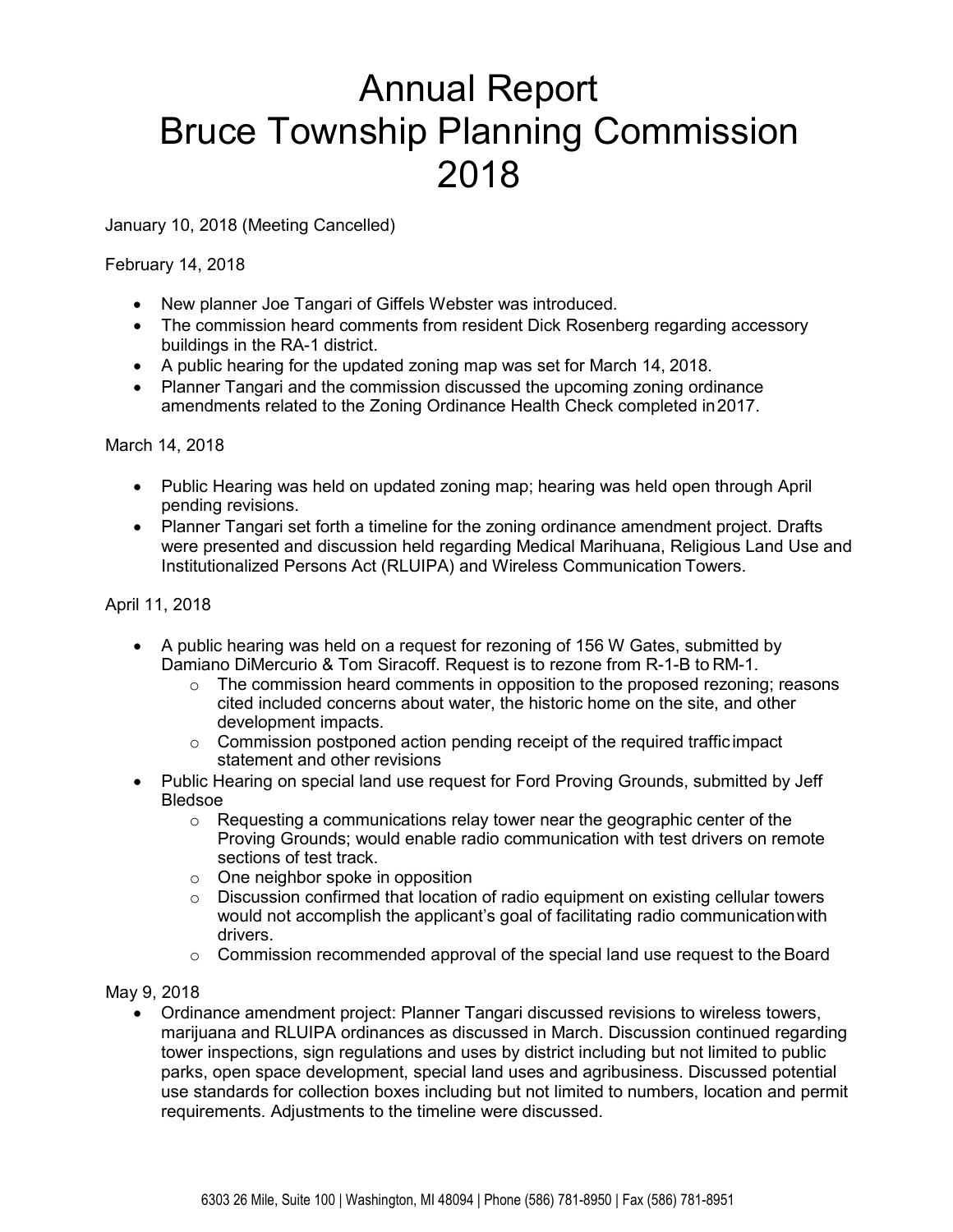• Chair Tremblay announced that commissioner Tornow would be leaving the planning commission.

June 13, 2018

- The commission continued to discuss the ordinance update project, focusing on collection boxes, the use lists in the C districts, billboard area, and new or amended sign subsections.
- The commission discussed a minor amendment to the Master Plan adjusting the boundary of the water district to match the boundary of the sewer district.
- The annual report was forwarded to the Board.

## July 11, 2018

- The commission held a public hearing on a request for rezoning in the Bruce Meadows subdivision at 77053 Mary Grace Court, submitted by Kenneth and David Franchy. Request was to rezone from R-1 to R-1-A.
	- $\circ$  Two members of public commented in favor; one commented in opposition.
	- $\circ$  The Franchys stated that they were brothers hoping to live side by side; the rezoning would permit the parcel to be split in two and accommodate bothhouses.
	- $\circ$  The commission recommended approval of the rezoning to the Board.
- The commission continued discussion on a request for rezoning at 156 W Gates, submitted by Damiano DiMercurio and Tom Siracoff. Request is to rezone from R-1-B to RM-1.
	- o After discussion, the commission deadlocked on a vote and tabled the application. The applicant has not returned.
- The commission discussed a request for preliminary site condominium approval for a new industrial condo south of 33 Mile Road, submitted by Brad Korte of Distinguished Development.
	- $\circ$  The commission granted preliminary approval of the site condominium, requesting that for final approval the applicant submit updated plans addressing the 33 Mile Rd sidewalk, a determination on private vs public road, and a lighting plan for the site, if desired.

## August 8, 2018

- The commission discussed a request for final site condominium approval for Distinguished Development, south of 33 Mile Road.
	- $\circ$  The development consists of 9 lots on over 26 acres, arranged around a 1,300-foot cul de sac road.
	- o The commission granted final site condo approval, including permission to install a longer cul de sac street than typically permitted.
- The commission discussed two requests for site condominium approval for Insignia Heights and Insignia Pointe, south of 34 Mile Rd, just east of Campground, submitted by Brandon Wagner.
	- $\circ$  Insignia Heights is a four-lot condominium, with all lots fronting on 34 Mile Road.
	- $\circ$  The commission granted preliminary site condo approval and deferred construction of sidewalks until they have something to connect to.
	- o Insignia Pointe is a 25-unit site condo (with four outlots).
	- o The commission granted preliminary site condo approval with applicant addressing the planners concerns of parcel naming convention, waiver of sidewalks, proof of right of way, waiver of 600' length of cul de sac and draft of master deed prior to final approval.
	- o Ordinance amendments. Discussion held on signs and billboards and the current ordinance being in line with surrounding communities. Also discussed C1, C2 and C3 and the presented amendments will make the ordinance more navigable with less redundancy and more user friendly. Home occupations were alsodiscussed.